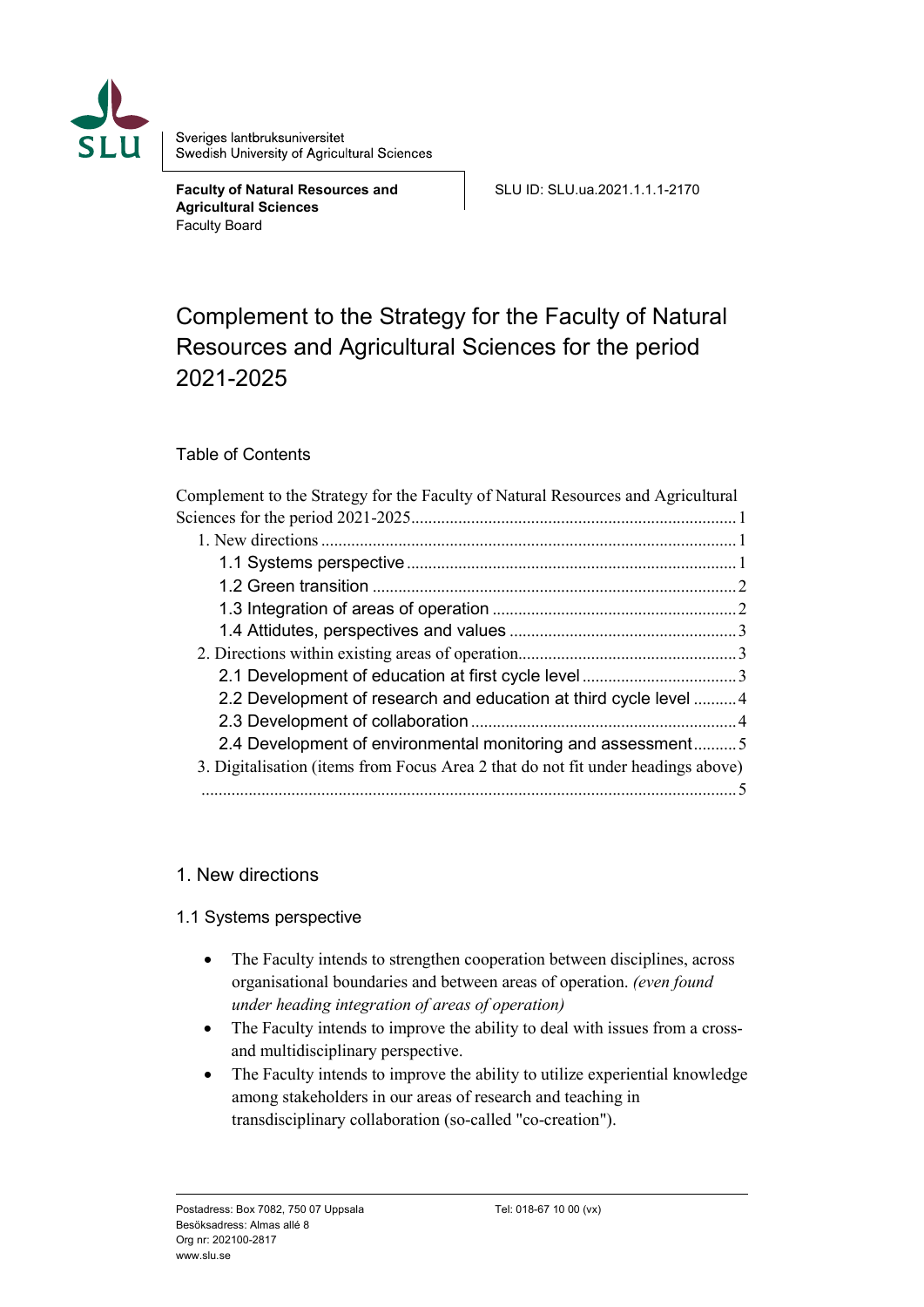- The Faculty intends to help researchers successfully combine their scientific excellence with a subject-matter breadth ("T-shaped competence").
- The Faculty intends to facilitate cooperation between researchers at different departments in the framework of cross- and multidisciplinary initiatives.
- The Faculty intends to stimulate cooperation across faculty and campus boundaries.
- The Faculty intends, through dialogue with the relevant authorities, to develop future environmental monitoring and assessment based on politics, research and society's major future issues.
- The Faculty intends to design academic positions to a greater extent according to society's need for new knowledge.
- The Faculty intends to create opportunities to open new arenas for collaboration and discussion through both bottom-up and top-down processes. *(even found under heading development of collaboration)*

#### <span id="page-1-0"></span>1.2 Green transition

- The Faculty intends to increase the capacity to contribute knowledge to society's transition to a circular and bio-based economy.
- The Faculty intends develop existing collaboration bodies to better address challenges related to the green transition.
- The Faculty follows and implements SLU's environmental policy and sustainability effort, and contributes with a fact-based knowledge base for their development.

# <span id="page-1-1"></span>1.3 Integration of areas of operation

- The Faculty intends to integrate to a greater extent environmental monitoring and assessment activities with Faculty research and education.
- The Faculty intends to maintain and develop the collection of environmental monitoring data and further refine these in the form of system analyses to provide guidance for policies and society.
- The Faculty intends to better use the matrix structure available in the form of platforms, centres and forums to strengthen the link between science, environmental monitoring and assessment, social sciences and technology,
- The Faculty intends to strengthen cooperation between disciplines, across organisational boundaries and between areas of operation. *(even found under heading systems perspective)*
- The Faculty intends to use national data storage and processing infrastructures to the extent possible.
- The Faculty intends to better integrate research, education and environmental monitoring and assessment.
- Research infrastructure: the management and organisation of SLU's field research stations at Lövsta, Röbäcksdalen and Lanna must be assessed with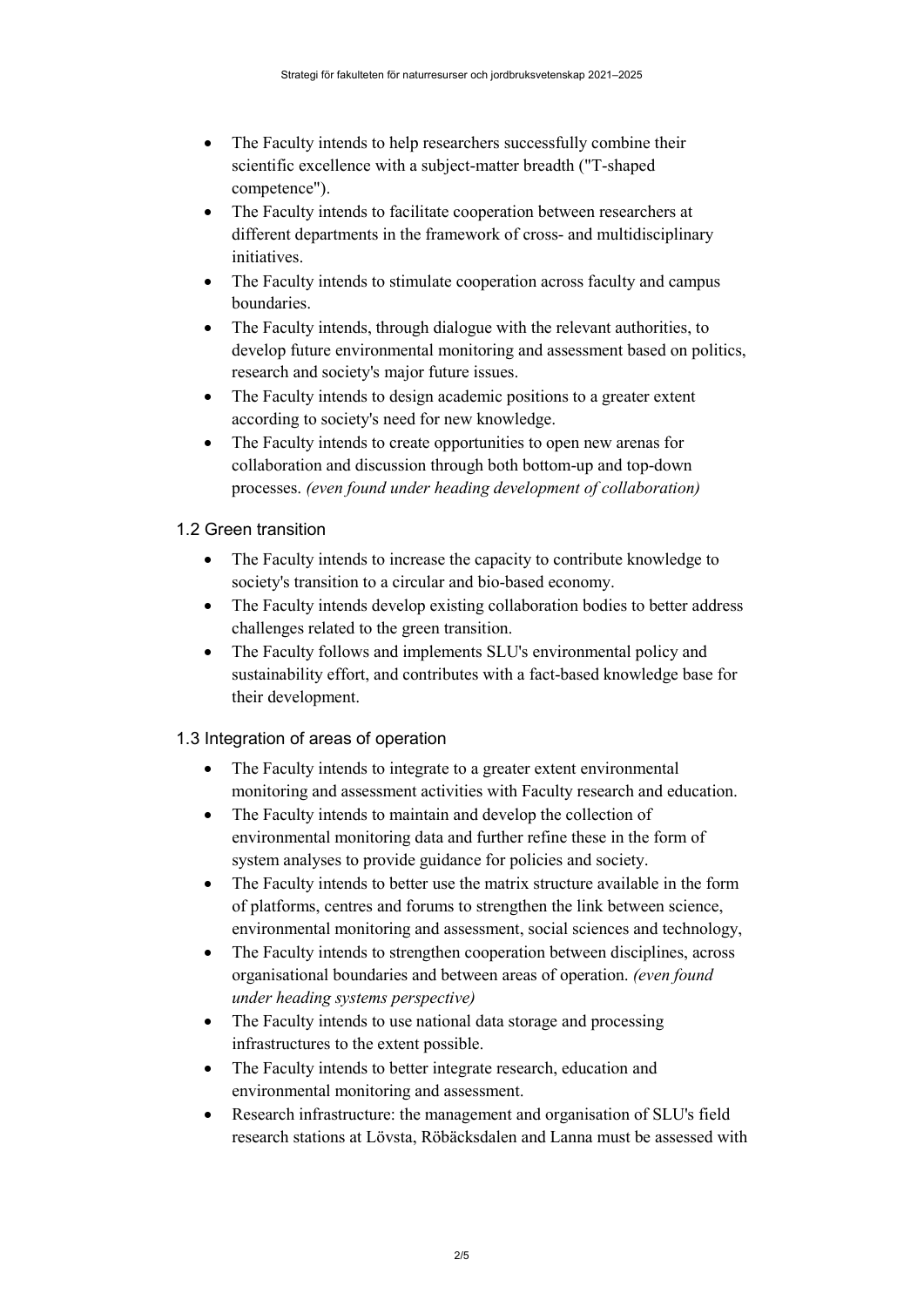the aim of clarifying the objectives of the operations and improving resource utilization.

• The Faculty intends to develop knowledge and education on the role of digitalisation and automation in agriculture and the sustainable use of natural resources.

#### <span id="page-2-0"></span>1.4 Attitudes, perspectives and values

- The Faculty intends to protect and strengthen an academic approach to sustainability and resilience issues.
- The Faculty intends to promote excellence in research.
- The Faculty intends to strengthen the status of teaching within the Faculty.
- The Faculty intends to promote sustainability and resilience perspectives in education at first, second and third cycle levels.
- The Faculty intends to consider digital competence in teacher recruitment, where justified.
- The Faculty intends to continue to implement and develop its accessibility and e-mail etiquette.
- The Faculty intends to attach greater importance to leadership in teaching in connection with salary setting and recruitment.
- The Faculty supports the ambition to safeguard the quality of the University's processes, and the work to harmonise these in respects that are important for the work of the departments.
- A postgraduate education that provides equal opportunities for all is of great importance to the faculty.

# <span id="page-2-1"></span>2. Directions within existing areas of operation

- <span id="page-2-2"></span>2.1 Development of education at first cycle level
	- The Faculty intends to actively participate in the development of SLU's programme offering and contribute to SLU's student recruitment effort.
	- The Faculty intends to develop the Faculty's education so that they have a higher relevance to both the needs of society and those applying for higher education.
	- The Faculty intends to strive for high quality in education by linking, to a greater extent, teaching to research, environmental monitoring and assessment and management of natural resources, so that high quality becomes an attraction factor.
	- The Faculty intends to contribute to students in all programmes receiving relevant general and specific competences related to digitalization.
	- The Faculty intends to improve teachers' skills in digital technologies.
	- The Faculty intends to contribute to the design and establishment of a master's degree in engineering to meet the skills needs of digitalised and automated agriculture.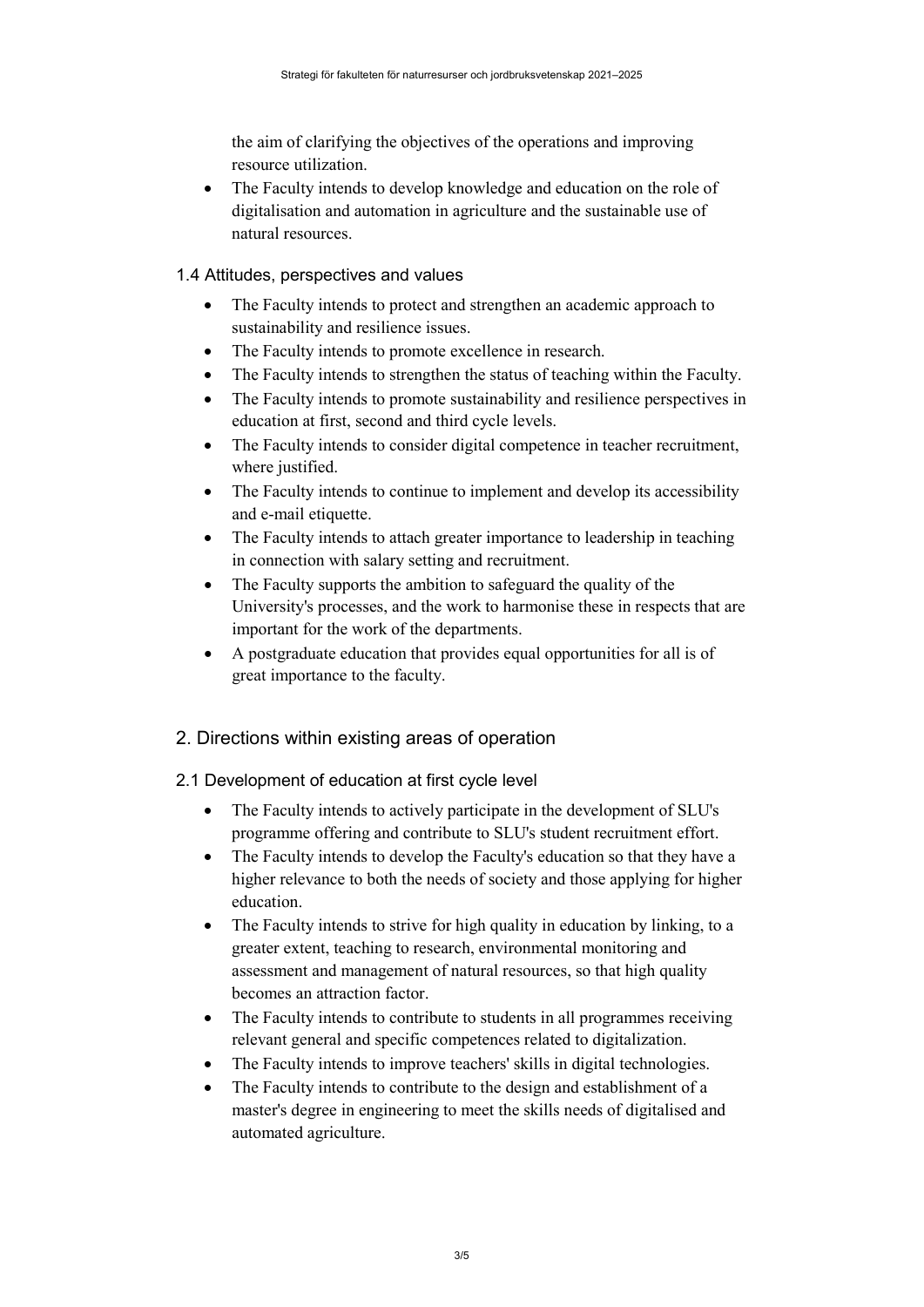#### <span id="page-3-0"></span>2.2 Development of research and education at third cycle level

- The Faculty intends to conduct innovative research and research-related education and environmental monitoring and assessment in the Faculty's fields to meet society's challenges.
- The Faculty intends to romote the realisation of digitalisation opportunities in research contexts.
- The Faculty intends to investigate the possibility of an agricultural data lab similar to the forest data lab in Umeå.
- The Faculty intends to promote the use of quality-assured data from both research and environmental monitoring and assessment.
- The Faculty intends to ensure that all of the Faculty's funded infrastructures have good functionality in terms of data management and availability.
- The Faculty intends to become a leading player in the collection and development of digital data in the Faculty's areas.
- The Faculty intends to become a leading player in the collection and development of digital data in cultivation technologies.
- The Faculty intends to boost the financing of subject areas with government grants. Strategies to achieve this may include to reduce the number of subject areas, or to establish new Faculty part-financed, higher academic positions linked to a subject area. This will also result in increased responsibility for the subject areas to carry out certain activities and finance certain infrastructure.
- When a Professor responsible for a subject area resigns or retires, the subject area's focus and existence must be reviewed.
- The Faculty must continue to support the existing infrastructures linked to the Faculty's core areas that are deemed important and that enable research and education that would otherwise be impossible or too costly.
- It is the Faculty's ambition to reintroduce co-financing for externally funded doctoral students.
- The Faculty intends to strengthen competence in key research subjects connected to digitalisation, but awaits SLU's digitalisation policy.

# <span id="page-3-1"></span>2.3 Development of collaboration

- The Faculty intends to promote greater dissemination of knowledge through research information and the expertise of graduates.
- The Faculty intends to develop strategic cooperation with selected business partners.
- The Faculty intends to create opportunities to open new arenas for collaboration and discussion through both bottom-up and top-down processes. *(even under heading systems perspective)*
- The Faculty intends to realise the potential of the combination of cuttingedge expertise and breadth through increased and targeted activity in strategic collaborations.